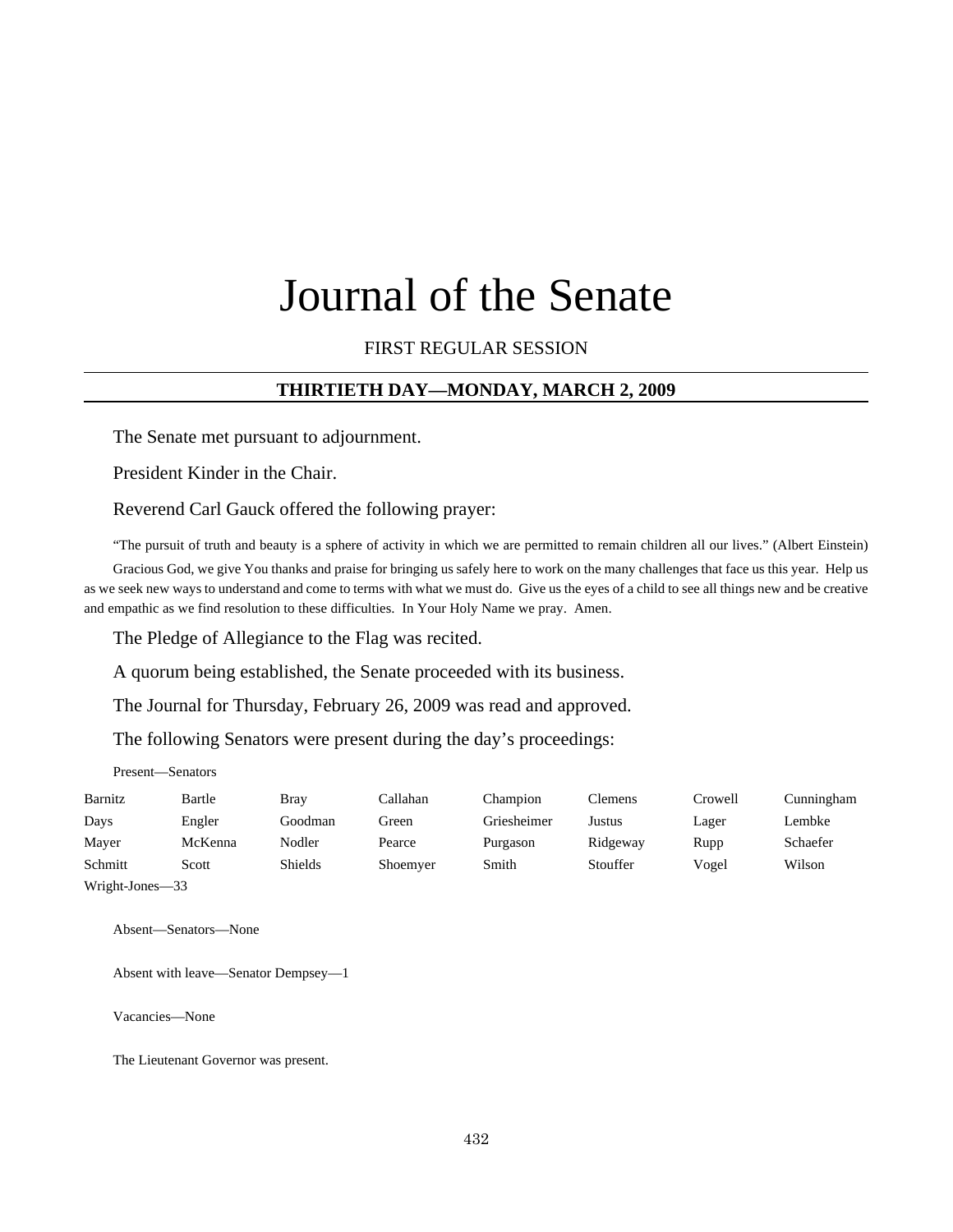#### **RESOLUTIONS**

Senator Vogel offered Senate Resolution No. 433, regarding Matthew Powell LaPointe, which was adopted.

Senator Vogel offered Senate Resolution No. 434, regarding Glenn H. Pound, Eugene, which was adopted.

Senator Rupp offered Senate Resolution No. 435, regarding Nick Brimager, Moscow Mills, which was adopted.

Senator Rupp offered Senate Resolution No. 436, regarding Tina Donahey, Moscow Mills, which was adopted.

Senator Shoemyer offered Senate Resolution No. 437, regarding the Fifty-fifth Wedding Anniversary of Mr. and Mrs. Bill M. Murphy, Williamstown, which was adopted.

Senator Shoemyer offered Senate Resolution No. 438, regarding the One Hundredth Birthday of Merna I. Jerome, Kirksville, which was adopted.

Senator Shoemyer offered Senate Resolution No. 439, regarding Patricia Niekamp, Mexico, which was adopted.

Senator Shoemyer offered Senate Resolution No. 440, regarding AVENUES, Hannibal, which was adopted.

Senator Cunningham offered Senate Resolution No. 441, regarding Flexway Trucking, Incorporated, Hazelwood, which was adopted.

Senator Crowell offered Senate Resolution No. 442, regarding Lucas Presson, Cape Girardeau, which was adopted.

Senator Schaefer offered Senate Resolution No. 443, regarding the 2008 University of Missouri Football Tigers, which was adopted.

Senator Crowell offered Senate Resolution No. 444, regarding Southeast Missouri Hospital, Cape Girardeau, which was adopted.

Senator Crowell offered Senate Resolution No. 445, regarding Holly Lintner, Cape Girardeau, which was adopted.

Senator Crowell offered Senate Resolution No. 446, regarding the Fiftieth Wedding Anniversary of Mr. and Mrs. Robert Parkinson, Cape Girardeau, which was adopted.

Senator Griesheimer offered Senate Resolution No. 447, regarding Michael Voss, Washington, which was adopted.

#### **THIRD READING OF SENATE BILLS**

Senator Shields moved that **SB 215** be called from the Informal Calendar and again taken up for 3rd reading and final passage, which motion prevailed.

Senator Mayer assumed the Chair.

On motion of Senator Shields, **SB 215**, was read the 3rd time and passed by the following vote: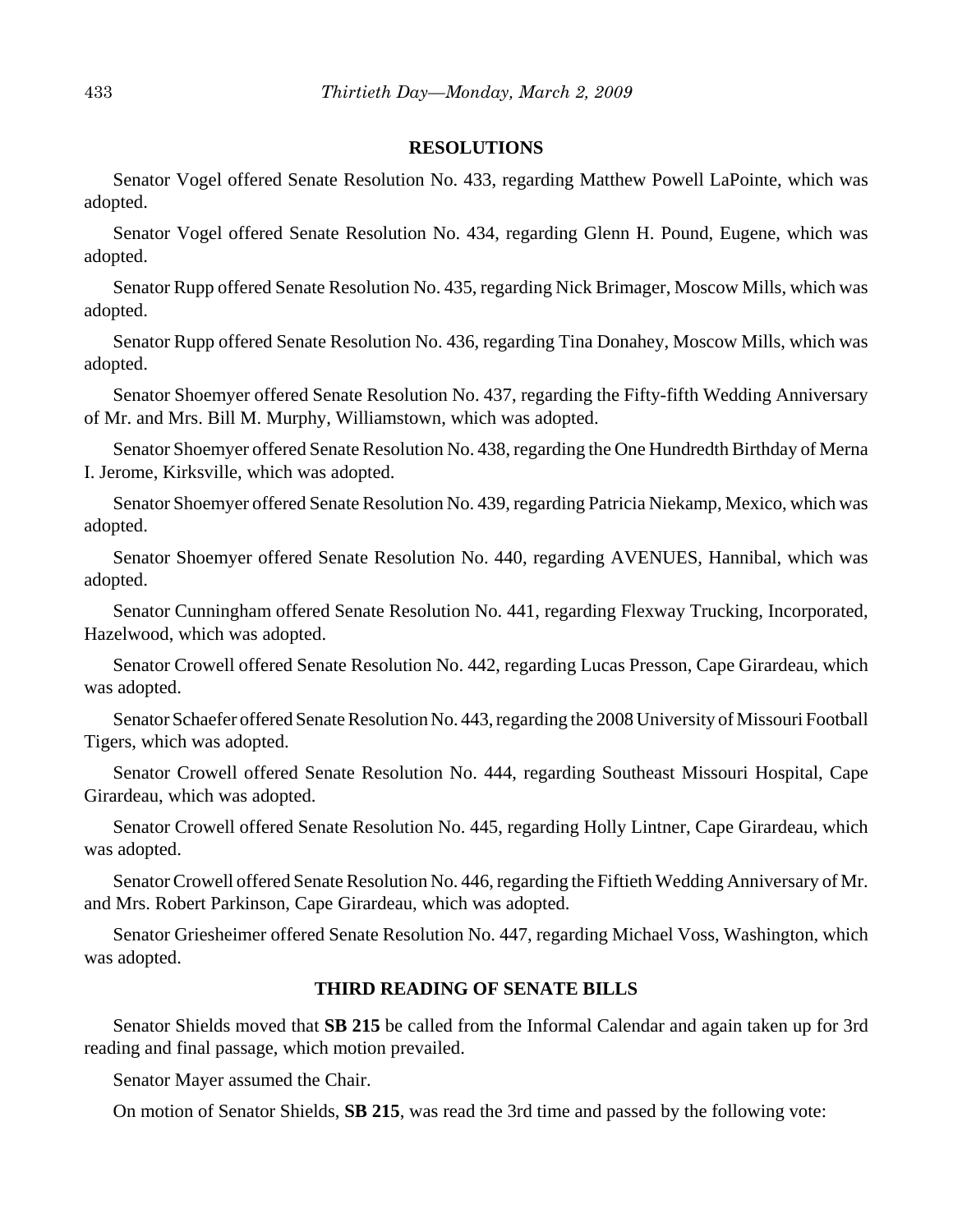#### YEAS—Senators

| Barnitz  | Bartle | Bray     | Callahan    | Champion | Clemens         | Crowell | Cunningham |
|----------|--------|----------|-------------|----------|-----------------|---------|------------|
| Days     | Engler | Goodman  | Griesheimer | Justus   | Lager           | Lembke  | Mayer      |
| McKenna  | Nodler | Pearce   | Rupp        | Schaefer | Schmitt         | Scott   | Shields    |
| Shoemyer | Smith  | Stouffer | Vogel       | Wilson   | Wright-Jones-30 |         |            |

NAYS—Senators

Green Purgason Ridgeway—3

Absent—Senators—None

Absent with leave—Senator Dempsey—1

Vacancies—None

The President declared the bill passed.

On motion of Senator Shields, title to the bill was agreed to.

Senator Shields moved that the vote by which the bill passed be reconsidered.

Senator Engler moved that motion lay on the table, which motion prevailed.

## **MESSAGES FROM THE GOVERNOR**

The following messages were received from the Governor, reading of which was waived:

GOVERNOR OF MISSOURI Jefferson City 65102 February 25, 2009

To the Senate of the 95th General Assembly of the State of Missouri:

I have the honor to transmit to you herewith for your advice and consent the following appointment:

Bettye Battle-Turner, Democrat, 4958 Wabada Avenue, Saint Louis City, Missouri 63113, as a member of the Saint Louis City Board of Police Commissioners, for a term ending January 31, 2013, and until her successor is duly appointed and qualified; vice, Christopher Goodson, term expired.

> Respectfully submitted, Jeremiah W. (Jay) Nixon Governor

Also,

#### GOVERNOR OF MISSOURI Jefferson City 65102 February 27, 2009

To the Senate of the 95th General Assembly of the State of Missouri:

I have the honor to transmit to you herewith for your advice and consent the following appointment:

Richard L. Blakley, #3 Maple Street, Viburnum, Iron County, Missouri 65566, as a member of the Missouri Quality Home Care Council,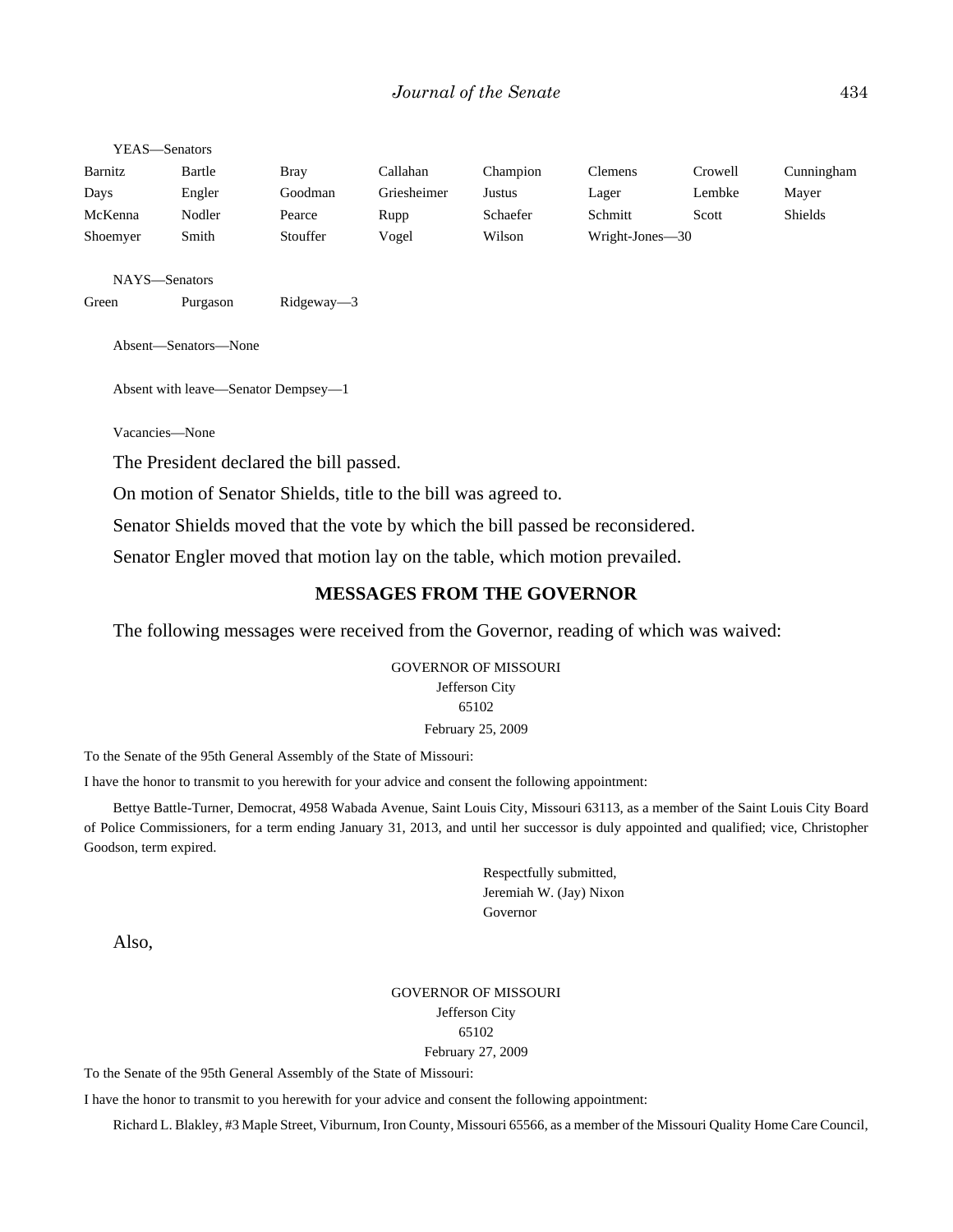for a term ending March 1, 2011, and until his successor is duly appointed and qualified; vice, RSMo 208.856.

Respectfully submitted, Jeremiah W. (Jay) Nixon Governor

Also,

## GOVERNOR OF MISSOURI Jefferson City 65102

#### February 27, 2009

To the Senate of the 95th General Assembly of the State of Missouri:

I have the honor to transmit to you herewith for your advice and consent the following appointment:

Debra E. Catlett, 3905 Market Street, Hannibal, Ralls County, Missouri 63401, as a member of the Missouri Quality Home Care Council, for a term ending March 1, 2012, and until her successor is duly appointed and qualified; vice, RSMo 208.856.

> Respectfully submitted, Jeremiah W. (Jay) Nixon Governor

Also,

#### GOVERNOR OF MISSOURI Jefferson City 65102 February 27, 2009

To the Senate of the 95th General Assembly of the State of Missouri:

I have the honor to transmit to you herewith for your advice and consent the following appointment:

Martin Powers, 705 Allen Road, Campbell, Dunklin County, Missouri 63933, as a member of the Missouri Quality Home Care Council, for a term ending March 1, 2010, and until his successor is duly appointed and qualified; vice, RSMo 208.856.

> Respectfully submitted, Jeremiah W. (Jay) Nixon Governor

President Pro Tem Shields referred the above appointments to the Committee on Gubernatorial Appointments.

## **MESSAGES FROM THE HOUSE**

The following messages were received from the House of Representatives through its Chief Clerk:

Mr. President: I am instructed by the House of Representatives to inform the Senate that the House has taken up and passed **HCS** for **HB 242**, entitled:

An Act to repeal sections 160.011, 160.041, 171.031, and 171.033, RSMo, and to enact in lieu thereof five new sections relating to four-day school weeks.

In which the concurrence of the Senate is respectfully requested.

Read 1st time.

Also,

Mr. President: I am instructed by the House of Representatives to inform the Senate that the House has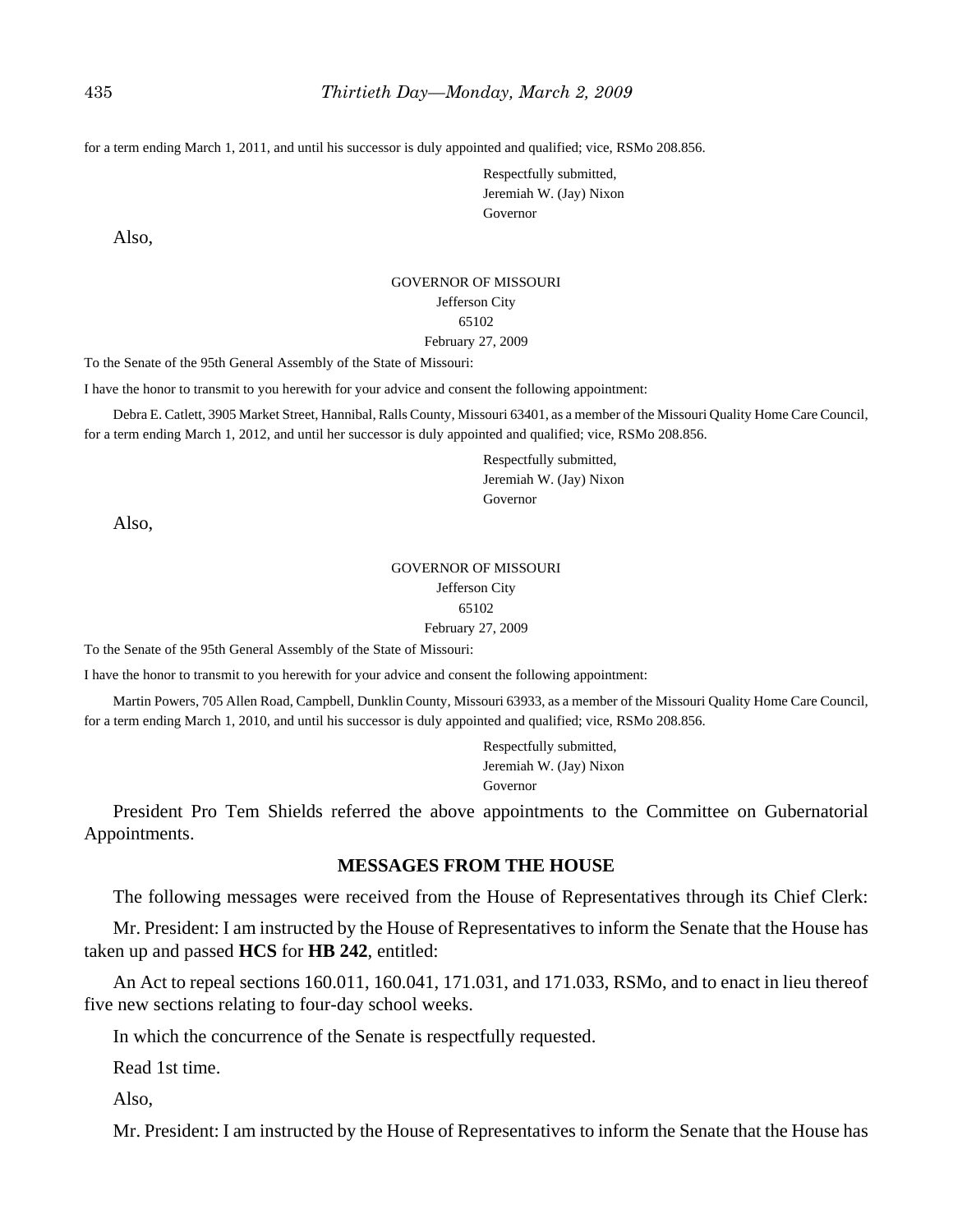taken up and passed **HB 65**, entitled:

An Act to repeal section 135.903, RSMo, and to enact in lieu thereof one new section relating to rural empowerment zone criteria.

In which the concurrence of the Senate is respectfully requested.

Read 1st time.

#### **REFERRALS**

President Pro Tem Shields referred **SCR 23** and **SCR 24** to the Committee on Rules, Joint Rules, Resolutions and Ethics.

## **REPORTS OF STANDING COMMITTEES**

Senator Engler, Chairman of the Committee on Rules, Joint Rules, Resolutions and Ethics, submitted the following reports:

Mr. President: Your Committee on Rules, Joint Rules, Resolutions and Ethics, to which were referred **SCS** for **SB 88** and **SB 126**, begs leave to report that it has examined the same and finds that the bills have been truly perfected and that the printed copies furnished the Senators are correct.

## **SENATE BILLS FOR PERFECTION**

Senator Pearce moved that **SB 255**, with **SA 1** and **SA 1** to **SA 1** (pending), be called from the Informal Calendar and again taken up for perfection, which motion prevailed.

**SA 1** to **SA 1** was again taken up.

At the request of Senator Scott the above amendment was withdrawn.

**SA 1** was again taken up.

At the request of Senator Smith, the above amendment was withdrawn.

Senator Smith offered **SA 2**:

## SENATE AMENDMENT NO. 2

Amend Senate Bill No. 255, Page 1, Section 172.030, Line 1, by inserting immediately after "172.030." the following: "**1.**"; and further amend line 3 by striking the opening bracket "[" and further amend line 4 by striking the following: "] at least one but no more then two persons"; and further amend line 5 by striking all of said line and inserting in lieu thereof the following: "upon said board from the same congressional district**, except as provided in subsection 2 of this section**, and no person shall"; and further amend line 8 by inserting after all of said line the following:

"**2. In the event the state of Missouri loses a congressional district following redistricting based on the 2010 census, the ninth member of the board shall be a student curator who shall have the right to vote on any matter before the board, including the hiring or firing of the president of the University of Missouri system, the chancellors of each of the university campuses, the general counsel of the university, the secretary of the board of curators, and all other general officers of the university. The student shall be enrolled full time in a program of study leading to a post-baccalaureate degree. However, the student curator shall be excluded from all other decisions regarding hiring or firing of faculty or staff. The student curator may be from any congressional district, and his or her district**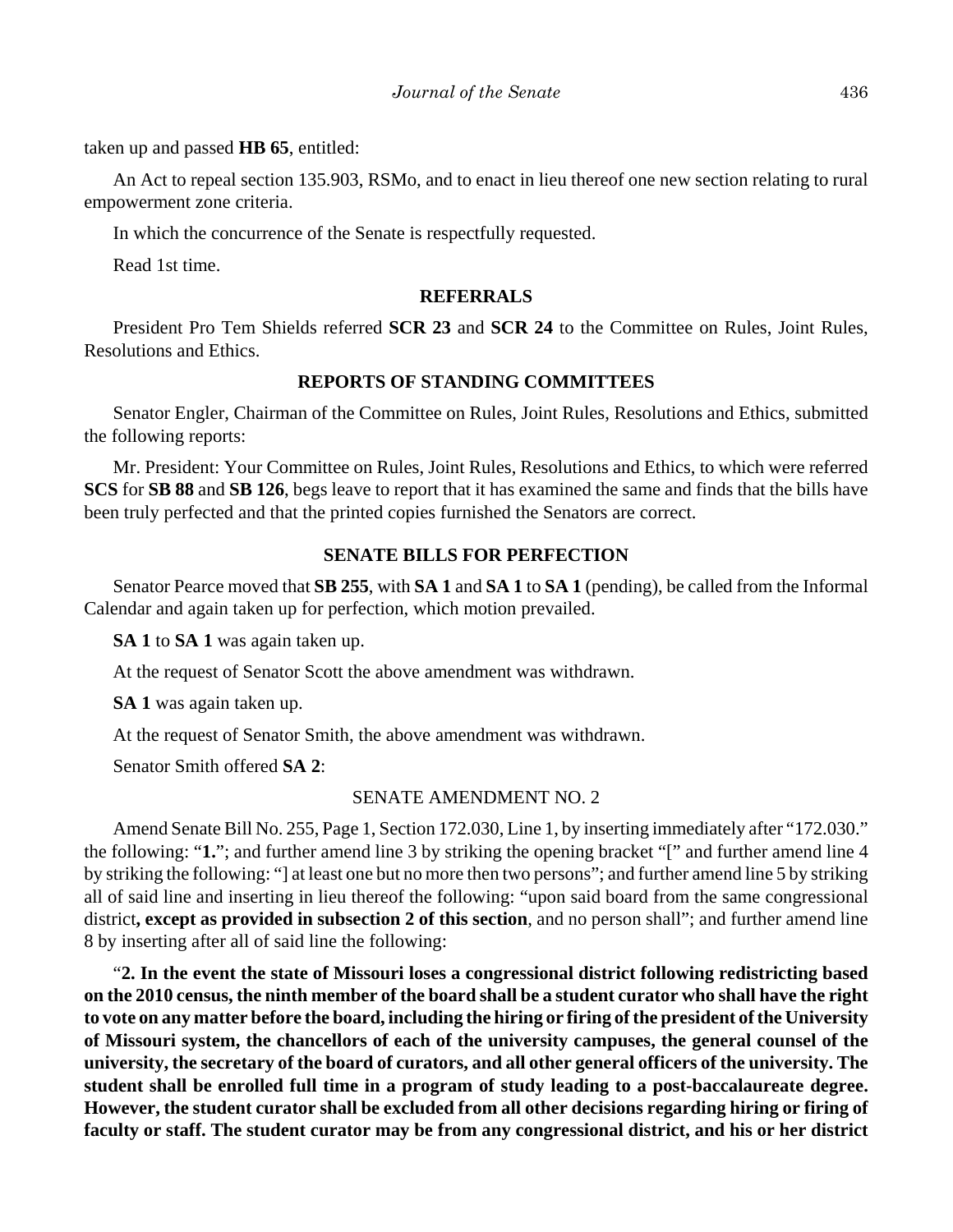**may be the same as one member of the board. The first student curator shall be appointed in January 2011 and shall serve a two-year term provided the person maintains the status of a full-time student. The student curator appointed under this subsection shall replace the nonvoting student representative appointed under section 172.035; however, such student curator shall be appointed in the manner prescribed in section 172.035, and he or she shall meet all other requirements of section 172.035.**

172.035. 1. The governor shall, by and with the advice and consent of the senate, appoint a student representative to the board of curators of the University of Missouri, who shall attend all meetings and participate in all deliberations of the board. Such student representative shall not have the right to vote on any matter before the board**, unless the student representative position on the board is converted to a student curator position, as provided under section 172.030**.

2. Such student representative shall be a full-time student at the university as defined by the board, selected from a panel of three names submitted to the governor by the student government presidents of the campuses of the university, a citizen of the United States, and a resident of the state of Missouri. No person may be appointed who is not actually enrolled during the term of such person's appointment as a student at the University of Missouri.

3. The term of the student representative shall be two years, except that the person first appointed shall serve until January 1, 1986.

4. If a vacancy occurs for any reason in the position of student representative, the governor shall appoint a replacement who meets the qualifications set forth in subsection 2 of this section and who shall serve until the student representative's successor is appointed and qualified.

5. If the student representative ceases to be a student at the University of Missouri, or a resident of the state of Missouri, or fails to follow the board's attendance policy, the student representative's position shall at once become vacant, unless such absence is caused by sickness or some accident preventing such representative's arrival at the time and place appointed for the meeting.

6. The student representative shall receive the same reimbursement for expenses as other members of the board of curators receive pursuant to section 172.040.

7. Appointments made under this section shall be made in rotation from each of the four campuses of the University of Missouri, beginning with a student from the Columbia campus, next from the Rolla campus, next from the Kansas City campus, and then from the St. Louis campus. **If after August 28, 2009, the university adds another campus or campuses, then such campus or campuses shall be inserted into the aforementioned rotation following the St. Louis campus in the order in which such campus or campuses are admitted into the university.**

8. Unless alternative arrangements for payment have been made and agreed to by the student and the university, the student representative shall have paid all student and tuition fees due prior to such appointment and shall pay all future student and tuition fees during the term of office when such fees are due.

172.040. **Except as provided in subsection 2 of section 172.030 for student curators,** the term of service of the curators shall be six years, the terms of three expiring every two years; the first expiration occurring on the first day of January, 1911, and succeeding expirations of three members every two years thereafter. Said curators, while attending the meetings of the board, shall receive their actual expenses,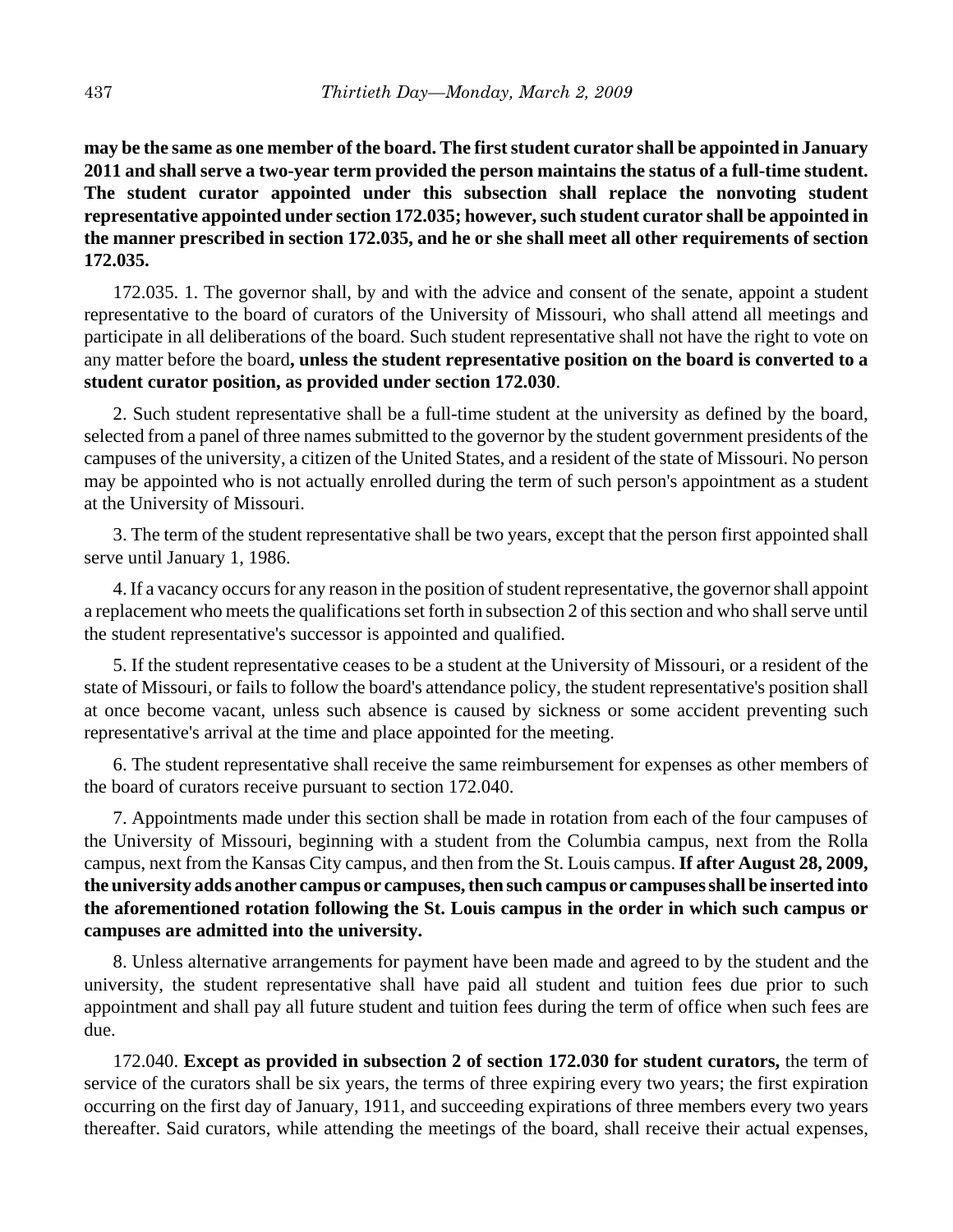which shall be paid out of the ordinary revenues of the university.

172.060. **Except as provided in subsection 2 of section 172.030 for student curators,** all appointments to fill vacancies, except such as may be made to fill out unexpired terms, shall be for the term of six years, and until the successors of such appointees shall be appointed and qualified.

173.005. 1. There is hereby created a "Department of Higher Education", and the division of higher education of the department of education is abolished and all its powers, duties, functions, personnel and property are transferred as provided by the Reorganization Act of 1974, Appendix B, RSMo.

2. The commission on higher education is abolished and all its powers, duties, personnel and property are transferred by type I transfer to the "Coordinating Board for Higher Education", which is hereby created, and the coordinating board shall be the head of the department. The coordinating board shall consist of nine members appointed by the governor with the advice and consent of the senate, and not more than five of its members shall be of the same political party. None of the members shall be engaged professionally as an educator or educational administrator with a public or private institution of higher education at the time appointed or during his term. The other qualifications, terms and compensation of the coordinating board shall be the same as provided by law for the curators of the University of Missouri**, except that no member of the coordinating board shall be a student**. The coordinating board may, in order to carry out the duties prescribed for it in subsections 1, 2, 3, 7, and 8 of this section, employ such professional, clerical and research personnel as may be necessary to assist it in performing those duties, but this staff shall not, in any fiscal year, exceed twenty-five full-time equivalent employees regardless of the source of funding. In addition to all other powers, duties and functions transferred to it, the coordinating board for higher education shall have the following duties and responsibilities:

(1) The coordinating board for higher education shall have approval of proposed new degree programs to be offered by the state institutions of higher education;

(2) The coordinating board for higher education may promote and encourage the development of cooperative agreements between Missouri public four-year institutions of higher education which do not offer graduate degrees and Missouri public four-year institutions of higher education which do offer graduate degrees for the purpose of offering graduate degree programs on campuses of those public four-year institutions of higher education which do not otherwise offer graduate degrees. Such agreements shall identify the obligations and duties of the parties, including assignment of administrative responsibility. Any diploma awarded for graduate degrees under such a cooperative agreement shall include the names of both institutions inscribed thereon. Any cooperative agreement in place as of August 28, 2003, shall require no further approval from the coordinating board for higher education. Any costs incurred with respect to the administrative provisions of this subdivision may be paid from state funds allocated to the institution assigned the administrative authority for the program. The provisions of this subdivision shall not be construed to invalidate the provisions of subdivision (1) of this subsection;

(3) In consultation with the heads of the institutions of higher education affected and against a background of carefully collected data on enrollment, physical facilities, manpower needs, institutional missions, the coordinating board for higher education shall establish guidelines for appropriation requests by those institutions of higher education; however, other provisions of the Reorganization Act of 1974 notwithstanding, all funds shall be appropriated by the general assembly to the governing board of each public four-year institution of higher education which shall prepare expenditure budgets for the institution;

(4) No new state-supported senior colleges or residence centers shall be established except as provided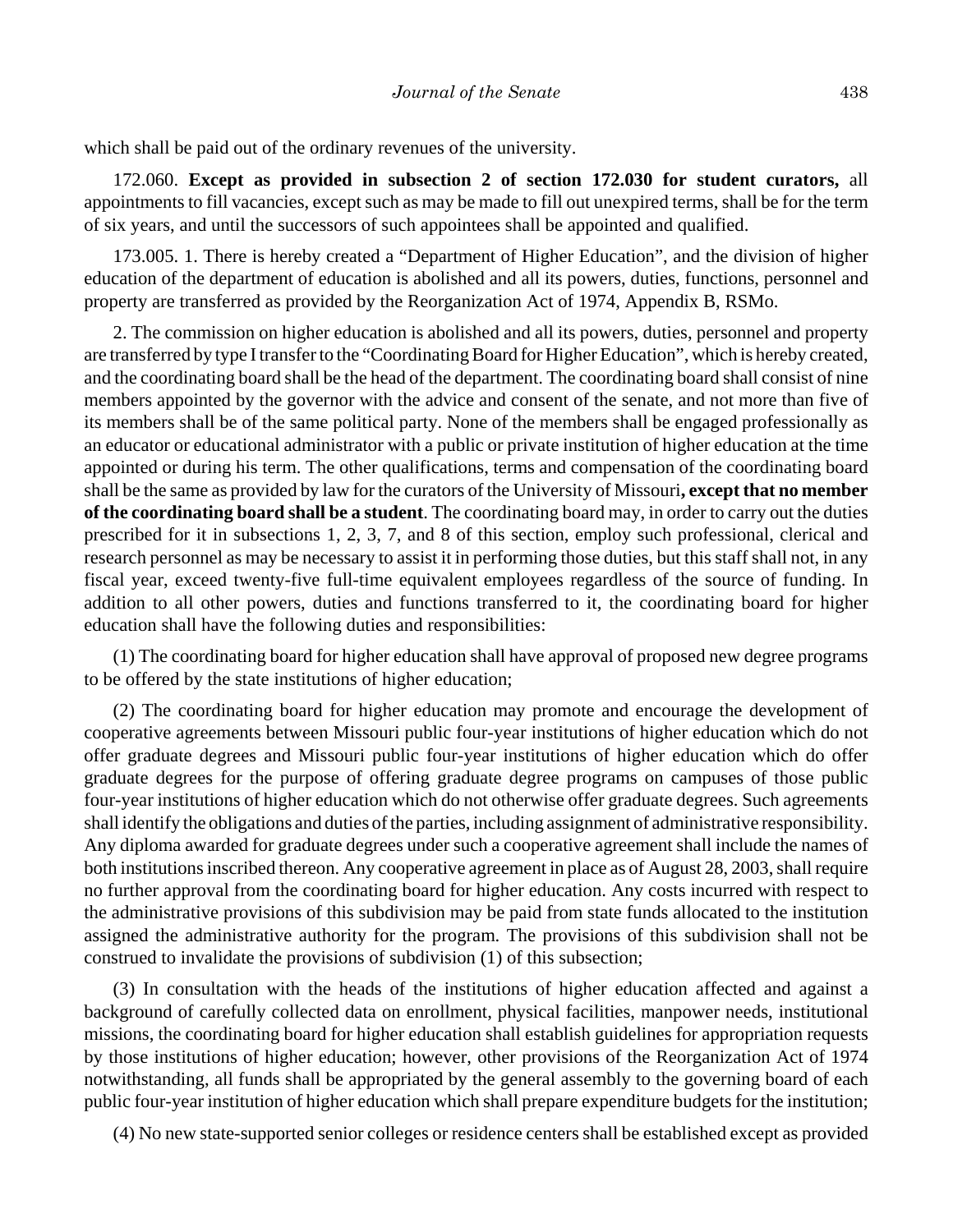by law and with approval of the coordinating board for higher education;

(5) The coordinating board for higher education shall establish admission guidelines consistent with institutional missions;

(6) The coordinating board shall establish policies and procedures for institutional decisions relating to the residence status of students;

(7) The coordinating board shall establish guidelines to promote and facilitate the transfer of students between institutions of higher education within the state and shall ensure that as of the 2008-09 academic year, in order to receive increases in state appropriations, all approved public two- and four-year public institutions shall work with the commissioner of higher education to establish agreed-upon competencies for all entry-level collegiate courses in English, mathematics, foreign language, sciences, and social sciences associated with an institution's general education core and that the coordinating board shall establish policies and procedures to ensure such courses are accepted in transfer among public institutions and treated as equivalent to similar courses at the receiving institutions. The department of elementary and secondary education shall align such competencies with the assessments found in section 160.518, RSMo, and successor assessments;

(8) The coordinating board shall collect the necessary information and develop comparable data for all institutions of higher education in the state.

 The coordinating board shall use this information to delineate the areas of competence of each of these institutions and for any other purposes deemed appropriate by the coordinating board;

(9) Compliance with requests from the coordinating board for institutional information and the other powers, duties and responsibilities, herein assigned to the coordinating board, shall be a prerequisite to the receipt of any funds which the coordinating board is responsible for administering;

(10) If any institution of higher education in this state, public or private, willfully fails or refuses to follow any lawful guideline, policy or procedure established or prescribed by the coordinating board, or knowingly deviates from any such guideline, or knowingly acts without coordinating board approval where such approval is required, or willfully fails to comply with any other lawful order of the coordinating board, the coordinating board may, after a public hearing, withhold or direct to be withheld from that institution any funds the disbursement of which is subject to the control of the coordinating board, or may remove the approval of the institution as an approved institution within the meaning of section 173.1102. If any such public institution willfully disregards board policy, the commissioner of higher education may order such institution to remit a fine in an amount not to exceed one percent of the institution's current fiscal year state operating appropriation to the board. The board shall hold such funds until such time that the institution, as determined by the commissioner of higher education, corrects the violation, at which time the board shall refund such amount to the institution. If the commissioner determines that the institution has not redressed the violation within one year, the fine amount shall be deposited into the general revenue fund, unless the institution appeals such decision to the full coordinating board, which shall have the authority to make a binding and final decision, by means of a majority vote, regarding the matter. However, nothing in this section shall prevent any institution of higher education in this state from presenting additional budget requests or from explaining or further clarifying its budget requests to the governor or the general assembly; and

(11) (a) As used in this subdivision, the term "out-of-state public institution of higher education" shall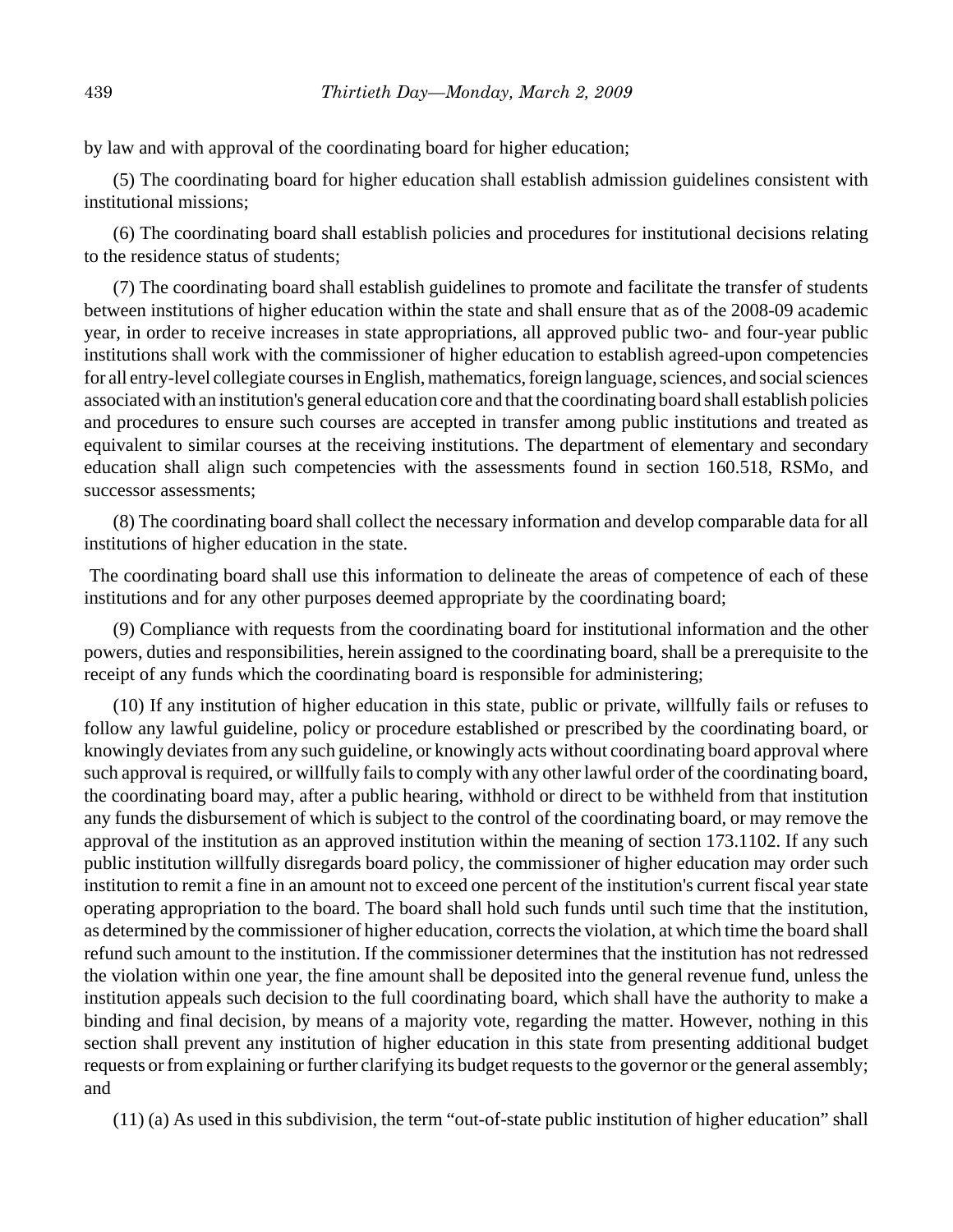mean an education institution located outside of Missouri that:

a. Is controlled or administered directly by a public agency or political subdivision or is classified as a public institution by the state;

b. Receives appropriations for operating expenses directly or indirectly from a state other than Missouri;

c. Provides a postsecondary course of instruction at least six months in length leading to or directly creditable toward a degree or certificate;

d. Meets the standards for accreditation by an accrediting body recognized by the United States Department of Education or any successor agency; and

e. Permits faculty members to select textbooks without influence or pressure by any religious or sectarian source.

(b) No later than July 1, 2008, the coordinating board shall promulgate rules regarding:

a. The board's approval process of proposed new degree programs and course offerings by any out-of-state public institution of higher education seeking to offer degree programs or course work within the state of Missouri; and

b. The board's approval process of degree programs and courses offered by any out-of-state public institutions of higher education that, prior to July 1, 2008, were approved by the board to operate a school in compliance with the provisions of sections 173.600 to 173.618.

The rules shall ensure that, as of July 1, 2008, all out-of-state public institutions seeking to offer degrees and courses within the state of Missouri are evaluated in a manner similar to Missouri public higher education institutions. Such out-of-state public institutions shall be held to standards no lower than the standards established by the coordinating board for program approval and the policy guidelines of the coordinating board for data collection, cooperation, and resolution of disputes between Missouri institutions of higher education under this section. Any such out-of-state public institutions of higher education wishing to continue operating within this state must be approved by the board under the rules promulgated under this subdivision. Any rule or portion of a rule, as that term is defined in section 536.010, RSMo, that is created under the authority delegated in this section shall become effective only if it complies with and is subject to all of the provisions of chapter 536, RSMo, and, if applicable, section 536.028, RSMo. This section and chapter 536, RSMo, are nonseverable and if any of the powers vested with the general assembly under chapter 536, RSMo, to review, to delay the effective date, or to disapprove and annul a rule are subsequently held unconstitutional, then the grant of rulemaking authority and any rule proposed or adopted after August 28, 2007, shall be invalid and void.

(c) Nothing in this subdivision or in section 173.616 shall be construed or interpreted so that students attending an out-of-state public institution are considered to be attending a Missouri public institution of higher education for purposes of obtaining student financial assistance.

3. The coordinating board shall meet at least four times annually with an advisory committee who shall be notified in advance of such meetings. The coordinating board shall have exclusive voting privileges. The advisory committee shall consist of thirty-two members, who shall be the president or other chief administrative officer of the University of Missouri; the chancellor of each campus of the University of Missouri; the president of each state-supported four-year college or university, including Harris-Stowe State University, Missouri Southern State University, Missouri Western State University, and Lincoln University;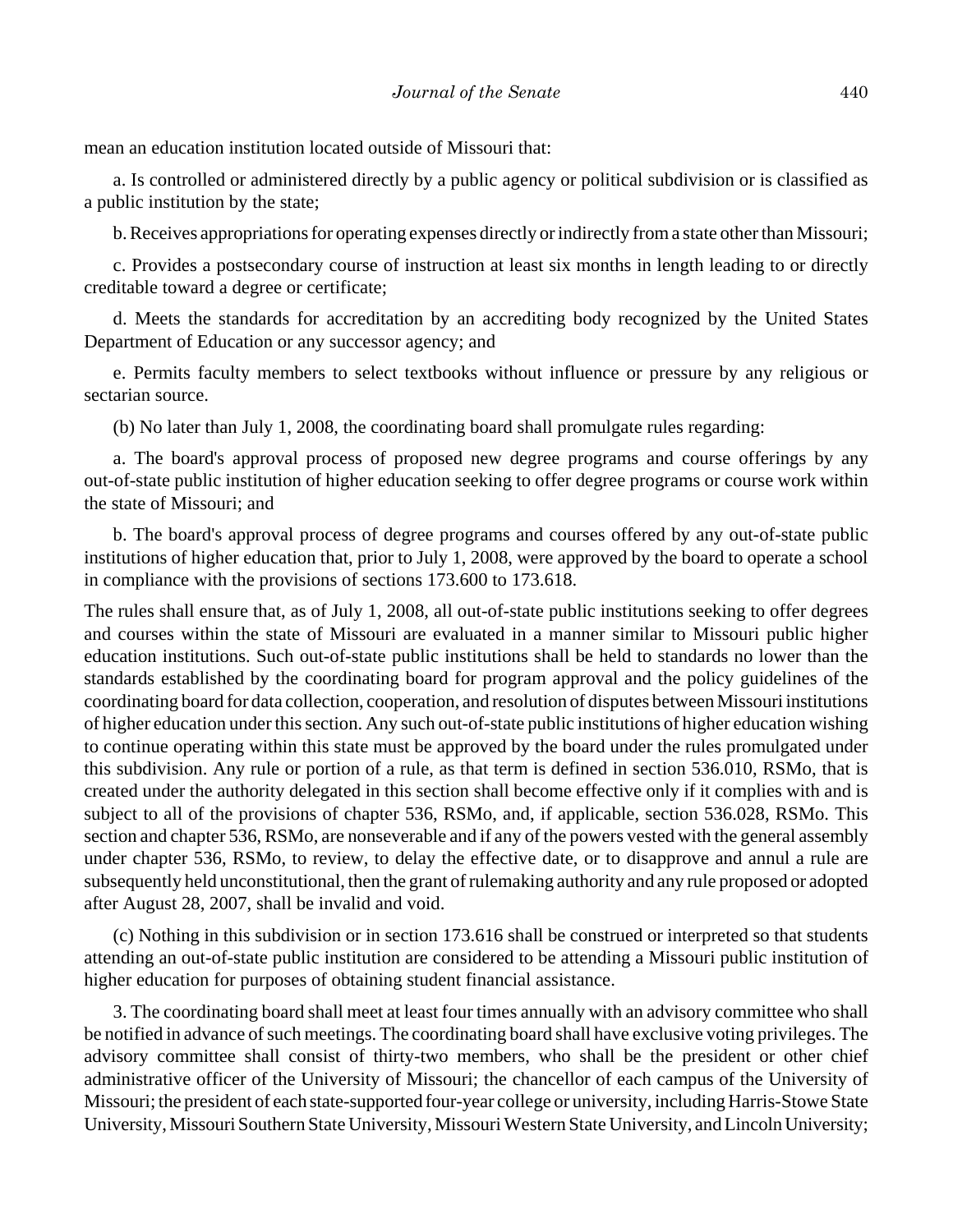the president of Linn State Technical College; the president or chancellor of each public community college district; and representatives of each of five accredited private institutions selected biennially, under the supervision of the coordinating board, by the presidents of all of the state's privately supported institutions; but always to include at least one representative from one privately supported community college, one privately supported four-year college, and one privately supported university. The conferences shall enable the committee to advise the coordinating board of the views of the institutions on matters within the purview of the coordinating board.

4. The University of Missouri, Lincoln University, and all other state-governed colleges and universities, chapters 172, 174 and 175, RSMo, and others, are transferred by type III transfers to the department of higher education subject to the provisions of subsection 2 of this section.

5. The state historical society, chapter 183, RSMo, is transferred by type III transfer to the University of Missouri.

6. The state anatomical board, chapter 194, RSMo, is transferred by type II transfer to the department of higher education.

7. All the powers, duties and functions vested in the division of public schools and state board of education relating to community college state aid and the supervision, formation of districts and all matters otherwise related to the state's relations with community college districts and matters pertaining to community colleges in public school districts, chapters 163 and 178, RSMo, and others, are transferred to the coordinating board for higher education by type I transfer. Provided, however, that all responsibility for administering the federal-state programs of vocational-technical education, except for the 1202a post-secondary educational amendments of 1972 program, shall remain with the department of elementary and secondary education. The department of elementary and secondary education and the coordinating board for higher education shall cooperate in developing the various plans for vocational-technical education; however, the ultimate responsibility will remain with the state board of education.

8. The administration of sections 163.171 and 163.181, RSMo, relating to teacher-training schools in cities, is transferred by type I transfer to the coordinating board for higher education.

9. All the powers, duties, functions, personnel and property of the state library and state library commission, chapter 181, RSMo, and others, are transferred by type I transfer to the coordinating board for higher education, and the state library commission is abolished. The coordinating board shall appoint a state librarian who shall administer the affairs of the state library under the supervision of the board.

10. All the powers, duties, functions, and properties of the state poultry experiment station, chapter 262, RSMo, are transferred by type I transfer to the University of Missouri, and the state poultry association and state poultry board are abolished. In the event the University of Missouri shall cease to use the real estate of the poultry experiment station for the purposes of research or shall declare the same surplus, all real estate shall revert to the governor of the state of Missouri and shall not be disposed of without legislative approval."; and

Further amend the title and enacting clause accordingly.

Senator Smith moved that the above amendment be adopted.

Senator Nodler raised the point of order that **SA 2** is out of order as it goes beyond the scope and title of the bill.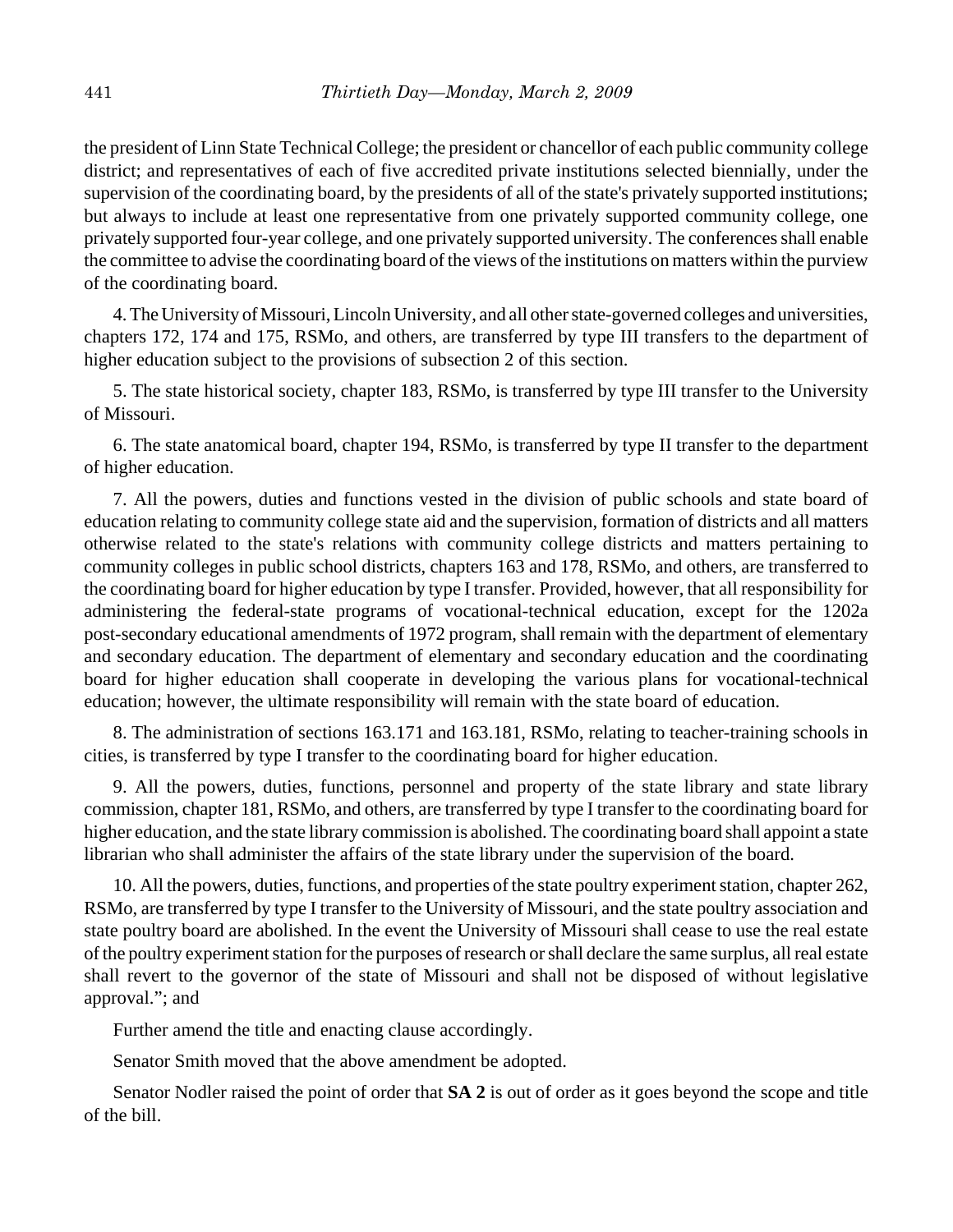The point of order was referred to the President Pro Tem who ruled it well taken.

At the request of Senator Pearce, **SB 255** was placed on the Informal Calendar.

#### **SECOND READING OF SENATE BILLS**

The following Bills were read the 2nd time and referred to the Committees indicated:

- **SB 478**—Small Business, Insurance and Industry.
- **SB 479**—Jobs, Economic Development and Local Government.
- **SB 480**—General Laws.
- **SB 481**—Governmental Accountability and Fiscal Oversight.
- **SB 482**—Financial and Governmental Organizations and Elections.
- **SB 483**—Small Business, Insurance and Industry.
- **SB 484**—Transportation.
- **SB 485**—General Laws.
- **SB 486**—Small Business, Insurance and Industry.
- **SB 487**—Health, Mental Health, Seniors and Families.
- **SB 488**—Transportation.
- **SB 489**—Jobs, Economic Development and Local Government.
- **SB 490**—General Laws.
- **SB 491**—Education.
- **SB 492**—Education.
- **SB 493**—Education.
- **SB 494**—Jobs, Economic Development and Local Government.
- **SB 495**—Small Business, Insurance and Industry.
- **SB 496**—Education.
- **SB 497**—Education.
- **SB 498**—Education.
- **SB 499**—Education.
- **SB 500**—Education.
- **SB 501**—Ways and Means.
- **SB 502**—Education.
- **SB 503**—Education.
- **SB 504**—Education.
- **SB 505**—Education.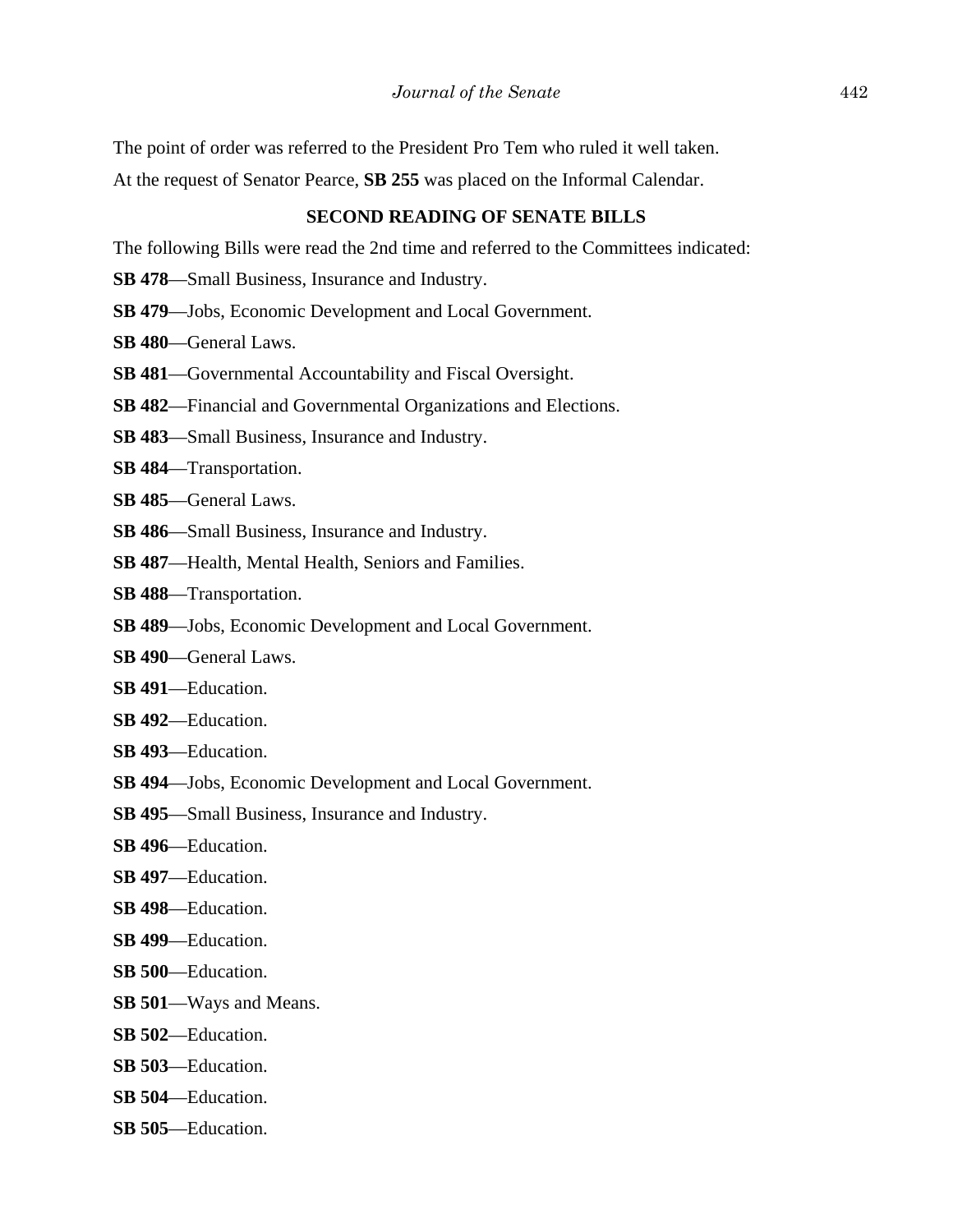- **SB 506**—Small Business, Insurance and Industry.
- **SB 507**—Jobs, Economic Development and Local Government.
- **SB 508**—Jobs, Economic Development and Local Government.
- **SB 509**—Health, Mental Health, Seniors and Families.
- **SB 510**—Jobs, Economic Development and Local Government.

On motion of Senator Engler, the Senate adjourned under the rules.

## SENATE CALENDAR \_\_\_\_\_\_

## THIRTY-FIRST DAY–TUESDAY, MARCH 3, 2009 \_\_\_\_\_\_

## FORMAL CALENDAR

## SECOND READING OF SENATE BILLS

SB 511-Nodler SB 512-Dempsey SB 513-Dempsey SB 514-Dempsey SB 515-Cunningham SB 516-Cunningham SB 517-Lembke SB 518-Lembke SB 519-Shields SB 520-Wright-Jones SB 521-Wright-Jones SB 522-Stouffer SB 523-Bartle SB 524-Griesheimer SB 525-Griesheimer SB 526-Clemens SB 527-Nodler and Bray SB 528-Nodler SB 529-Goodman SB 530-Goodman SB 531-Goodman SB 532-Bray SB 533-Rupp SB 534-Rupp SB 535-Days

SB 536-Wilson SB 537-Cunningham SB 538-Champion SB 539-Schaefer SB 540-Schaefer SB 541-Pearce SB 542-Pearce SB-543-Pearce SB 544-Schmitt SB 545-Schmitt SB 546-Schmitt, et al SB 547-Schmitt SB 548-Schmitt SB 549-Schmitt SB 550-Crowell SB 551-Crowell and Schaefer SB 552-Crowell SB 553-Crowell SB 554-Crowell SB 555-Lager SB 556-Mayer SB 557-Mayer SB 558-Mayer, et al SB 559-Schaefer SB 560-Green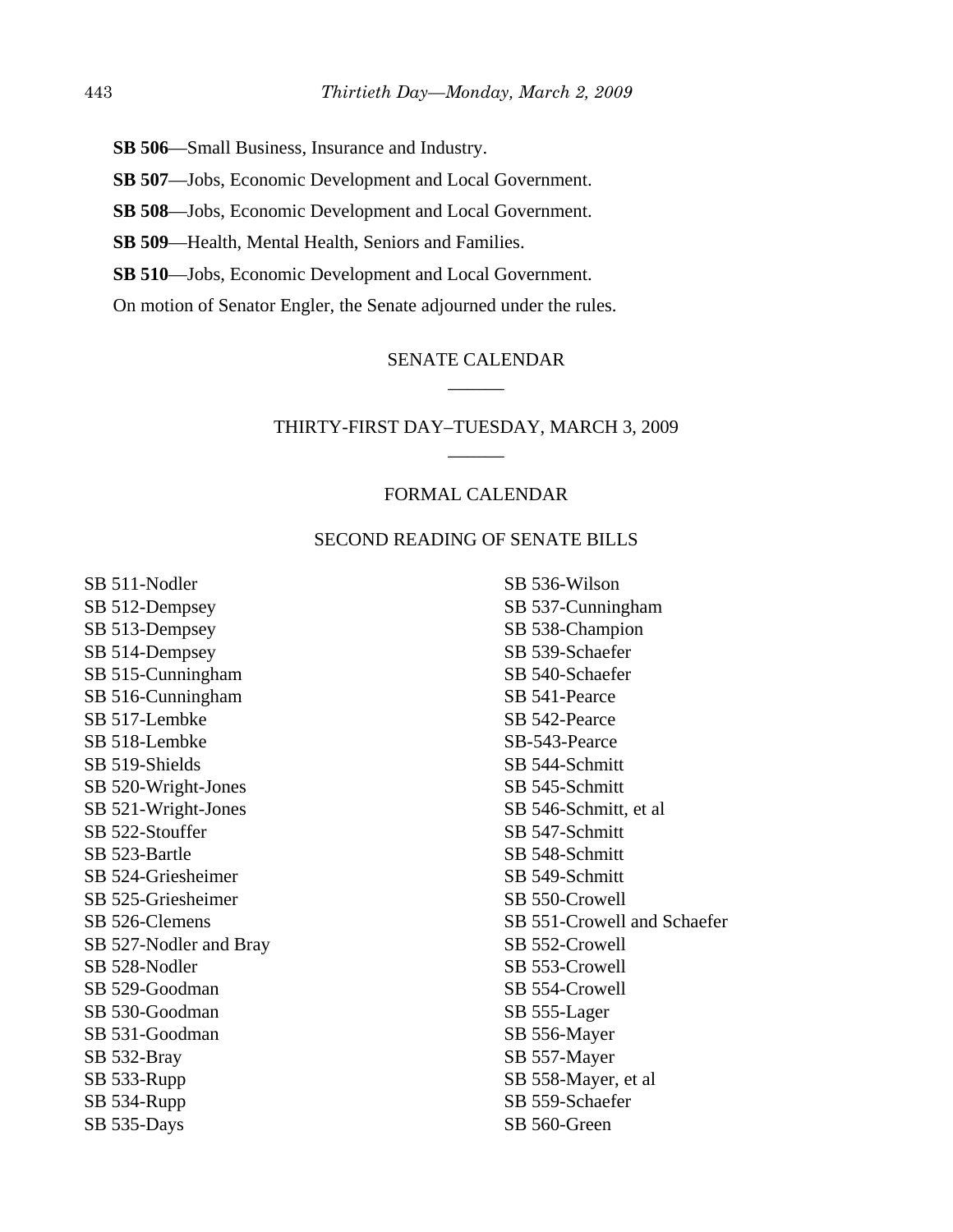SB 561-Green SB 562-Smith SB 563-Smith SB 564-Smith SB 565-Wright-Jones SB 566-Wright-Jones SB 567-Wright-Jones SB 568-Rupp SB 569-Lembke SB 570-Lembke SB 571-Lembke

SB 572-Dempsey SB 573-Crowell SB 574-Rupp SB 575-Smith SB 576-Dempsey SJR 14-Wilson SJR 15-Cunningham SJR 16-Lager SJR 17-Lembke SJR 18-Cunningham

#### HOUSE BILLS ON SECOND READING

HCS for HB 96 HB 744-Icet HB 287-Day, et al

HB 86-Sutherland HCS for HB 242 HB 65-Wilson (119), et al

## THIRD READING OF SENATE BILLS

SCS for SB 104-Justus, et al (In Fiscal Oversight) SCS for SB 37-Goodman (In Fiscal Oversight)

SB 84-Purgason SCS for SB 88-Stouffer SB 126-Rupp

## SENATE BILLS FOR PERFECTION

- 1. SB 174-Griesheimer and Goodman, with SCS 2. SB 7-Griesheimer
- 3. SB 5-Griesheimer, with SCS
- 4. SB 38-Rupp
- 5. SB 44-Pearce, with SCS
- 6. SB 176-Stouffer, with SCS
- 7. SBs 237 & 137-Lembke, with SCS 8. SB 8-Champion, with SCS 9. SB 265-Mayer, et al, with SCS 10. SB 93-Green, with SCS 11. SB 57-Stouffer, with SCS 12. SB 231-Cunningham, with SCS
- 13. SB 202-Schaefer, with SCS

#### HOUSE BILLS ON THIRD READING

HCS for HB 191, with SCS (Griesheimer) (In Fiscal Oversight)